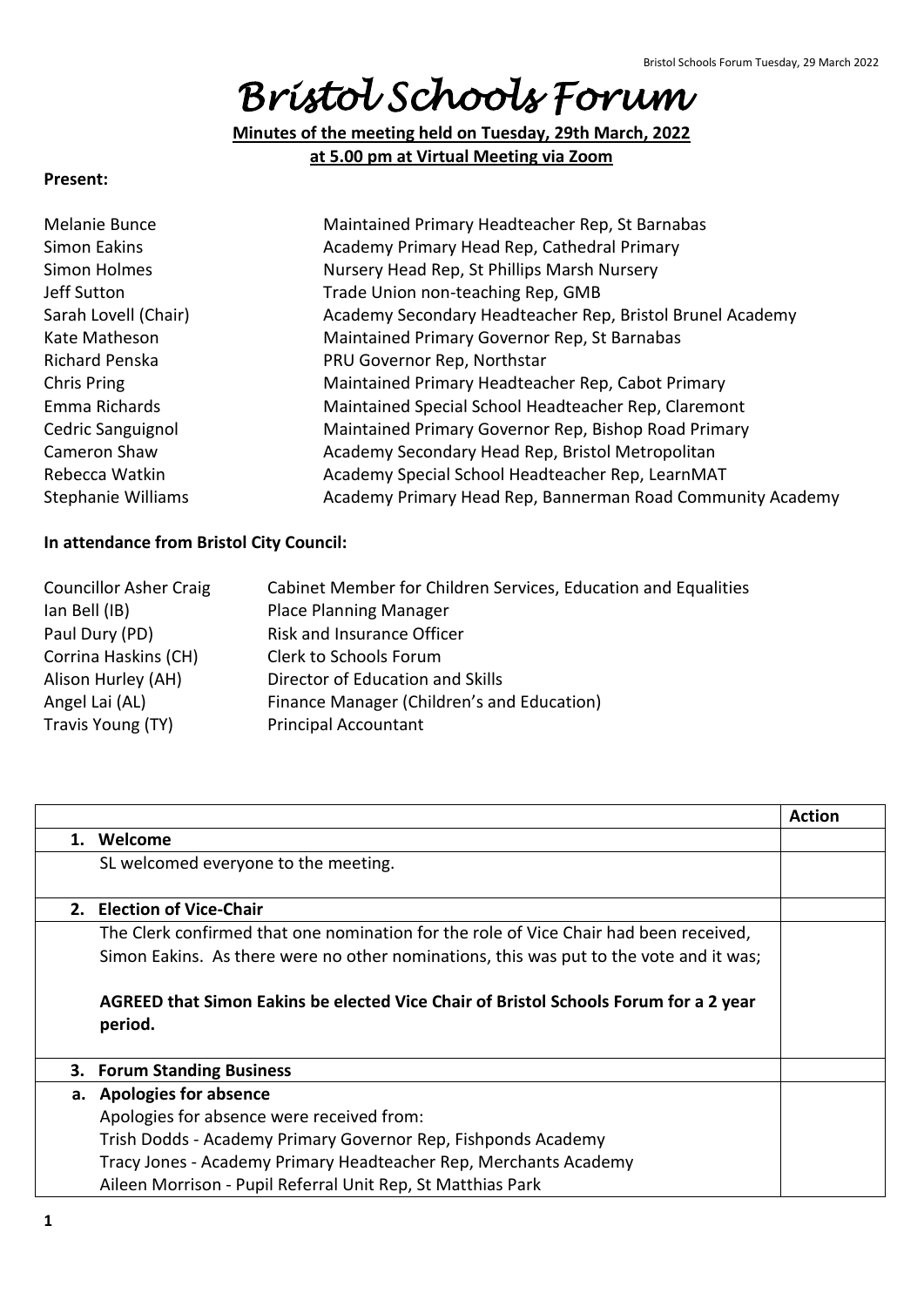Mick O'Neill Duff - Primary Academy Governor Rep David Otlet - Recognised Teaching Professional Association (NEU) Liz Townend - Diocese of Bristol Board of Education

## **b. Quorate**

The Clerk confirmed the meeting was quorate.

# **c. Resignations**

The Clerk reported that Rob Davies, Nursery Governor Representative had resigned and the role had been advertised resulting in 2 expressions of interest and as a result, an election would be held within the nursery sector.

# **d. Appointment of New Members**

Forum noted the appointment of the following new members: Mick O'Neill Duff, Primary Academy Governor Rep Richard Penska, PRU Governor Rep, Northstar

## **e. Notification of Vacancies**

The following vacancies were noted: 2 Secondary Academy Governor Representatives 1 Clifton Diocese Representative

## **f. Declarations of Interest**

There were no declarations of interest.

It was noted that this would be the last meeting of the Clerk, Corrina Haskins and that Sam Wilcock would be taking on the role of clerk to Bristol Schools Forum for future meetings.

#### **4. Minutes of the Previous Meeting**

**RESOLVED** - that the minutes be confirmed as a correct record

#### **Matters Arising**

# **Free School Meals Eligibility Checks**

AH confirmed Trading with Schools had responded to the query raised at the last meeting. In relation to the central system, it wasn't possible to run regular checks due to data protection safeguarding issues, but schools have the functionality to run checks on a regular basis.

#### **Written Statement of Action RAG Rating**

Schools Forum members noted that this had been circulated after the previous meeting.

# **Education Transformation Programme**

AH updated that in relation to phase 3 of programme it hadn't been possible to circulate the information as intended at the last meeting as more due diligence work was being carried out in relation to procurement regulations and responding to the new publications released this week, but that information would be available to schools after Easter with a view to a start in September.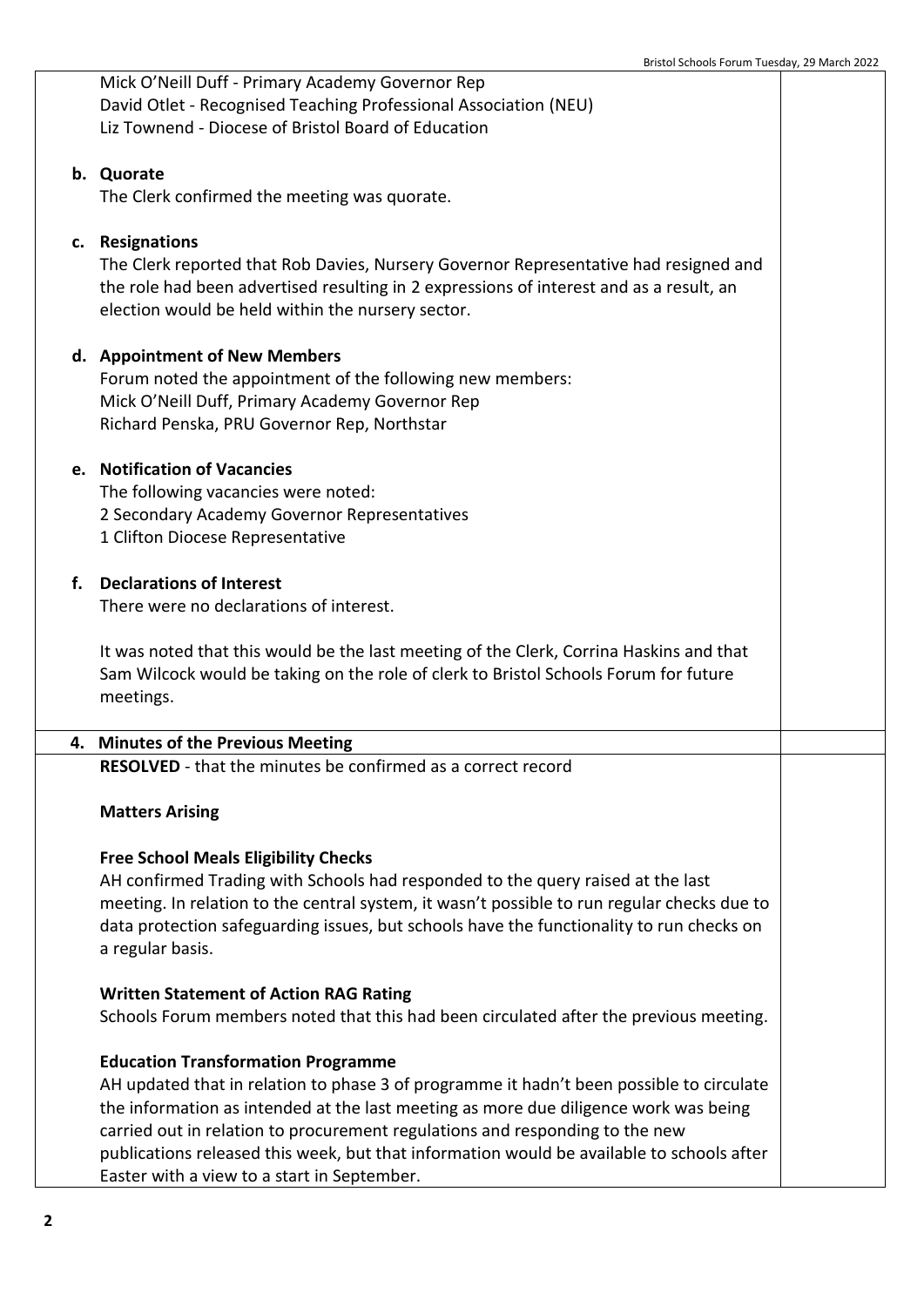|    | TU Facility time                                                                                                                                                    |       |  |
|----|---------------------------------------------------------------------------------------------------------------------------------------------------------------------|-------|--|
|    | AH responded that she had advised CP on the process for making a claim he had<br>provided useful feedback on the process and the need for an information sheet. She |       |  |
|    |                                                                                                                                                                     |       |  |
|    |                                                                                                                                                                     |       |  |
|    | undertook to feed this back at the next meeting of Trade Unions.                                                                                                    |       |  |
|    | <b>Insurance</b>                                                                                                                                                    |       |  |
|    | The Council's Risk and Insurance Officer reported back on the issue of de-delegated                                                                                 |       |  |
|    | insurance:                                                                                                                                                          |       |  |
|    | 1. Following a tender exercise, it was found that the Risk Protection Arrangement                                                                                   |       |  |
|    | (RPA) was the best value and so the Council would be arranging insurance for                                                                                        |       |  |
|    | maintained schools via this scheme.                                                                                                                                 |       |  |
|    | 2. As the scheme did not cover all aspects, separate arrangements would be made                                                                                     |       |  |
|    | for statutory inspections for lifts and motor insurance.                                                                                                            |       |  |
|    | In response to questioning about the savings from using the RPA scheme, Forum                                                                                       | AL/IB |  |
|    | Members were informed that there were other expenses such as the aspects that were                                                                                  |       |  |
|    | not covered by the RPA scheme and the cost of processing legacy claims, but that a                                                                                  |       |  |
|    | breakdown of costs would be provided for a future meeting.                                                                                                          |       |  |
|    |                                                                                                                                                                     |       |  |
| 5. | <b>Presentation by Director of Education and Skills</b><br>As requested at previous meetings and the High Needs Task and Finish Group, AH gave a                    |       |  |
|    |                                                                                                                                                                     |       |  |
|    | presentation which gave an overview of the number of different projects and<br>programmes with timelines for implementation:                                        |       |  |
|    |                                                                                                                                                                     |       |  |
|    | 1. Delivering SEND Improvement / Financial Sustainability - outlining the business as                                                                               |       |  |
|    | usual and statutory work as well as the temporary projects.                                                                                                         |       |  |
|    | 2. High Needs Block Recovery Plan - listing the identified actions against current and                                                                              |       |  |
|    | proposed mitigations. Proposed mitigations included review of all live non-statutory                                                                                |       |  |
|    | top up plans; targeted SEND reviews for individual schools; contracting for Social,                                                                                 |       |  |
|    | Emotional and Mental Health; special school and post-16 funding reviews.                                                                                            |       |  |
|    | 3. Delivering Better Value (DBV) in SEND Support Programme - outlining the                                                                                          |       |  |
|    | arrangements for BCC to be part of a DfE programme providing dedicated support                                                                                      |       |  |
|    | and funding to help a further 55 local authorities (LAs) with substantial, but less                                                                                 |       |  |
|    | severe, deficit issues than those LAs identified for Safety Valve intervention.                                                                                     |       |  |
|    | 4. Education Transformation Programme - including a breakdown of the different                                                                                      |       |  |
|    | elements of the programme and a timeline for implementation.                                                                                                        |       |  |
|    | AH undertook to circulate a copy of the slide presentation to members of Schools                                                                                    | AH    |  |
|    | Forum.                                                                                                                                                              |       |  |
|    |                                                                                                                                                                     |       |  |
|    | In response to questioning, AH confirmed:                                                                                                                           |       |  |
|    | 1. It was not known how much funding the Delivering Better Value in SEND Support                                                                                    |       |  |
|    | programme would generate, a costed action plan would be worked up and                                                                                               |       |  |
|    | submitted to the DfE.                                                                                                                                               |       |  |
|    | 2. There was still a chance that BCC could be identified for Safety Valve intervention if                                                                           |       |  |
|    | the deficit continued to increase, and this would be compulsory whereas the Support                                                                                 |       |  |
|    | Programme was optional.                                                                                                                                             |       |  |
|    | 3. DfE had confirmed that there was a number of different criteria which made a LA a                                                                                |       |  |
|    | target for Safety Valve intervention including size of deficit and ability to manage it.                                                                            |       |  |
|    | 4. It was noted that South Gloucestershire Council had been identified for the Safety                                                                               |       |  |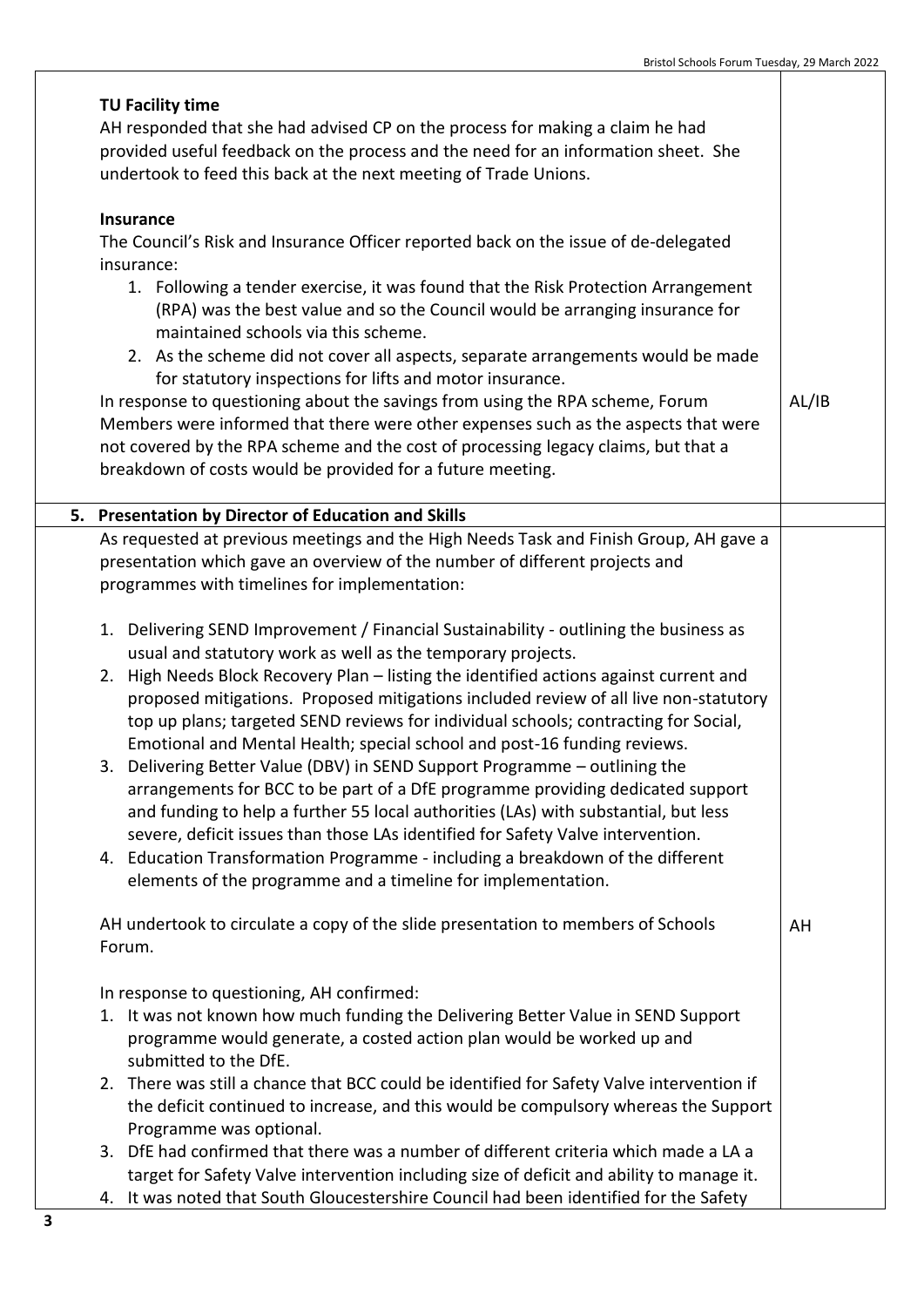| Bristoi Schools Forum Tuesday, 29 March 2022                                                     |  |  |
|--------------------------------------------------------------------------------------------------|--|--|
| Valve intervention and it would be useful to monitor their position going forward.               |  |  |
| 5. It was hoped that BCC would be 1 of the 20 LAs in the first tranche of the                    |  |  |
| programme, but would carry on with the DSG Management Plan mitigations.                          |  |  |
| 6. In relation to the SEND Green Paper published on 29 March 2022 and the impact of              |  |  |
| that on the various programmes, there was a need to understand the timeframes                    |  |  |
| involved and cross reference the contents of the paper against current programmes.               |  |  |
| If there was a delay in the Green Paper becoming a White Paper, it was likely that               |  |  |
| the current programmes would continue in the interim.                                            |  |  |
|                                                                                                  |  |  |
|                                                                                                  |  |  |
| 6. DSG Management Plan Update<br>AL introduced the report and drew attention to 2 major changes: |  |  |
|                                                                                                  |  |  |
|                                                                                                  |  |  |
| 1. ESFA 2022/23 budget allocation in December and an extra £2.69m had been                       |  |  |
| allocated to LAs for the High Needs block.                                                       |  |  |
| 2. Previously a £89.1m deficit was forecast for 2025/26 and this was now £85.5m which            |  |  |
| was a 3.6m deficit reduction.                                                                    |  |  |
| 3. There was an in-year deficit of £12.3m.                                                       |  |  |
| 4. The mitigation targets had been removed to allow more time for these to be worked             |  |  |
| through.                                                                                         |  |  |
|                                                                                                  |  |  |
| SH gave the following feedback on behalf of the Early Years Task and Finish Group:               |  |  |
| 1. Nurseries were continuing to face financial pressures and current issues included the         |  |  |
| rise in energy costs and the number of staff absences due to Covid.                              |  |  |
| There was ongoing work on the sustainability of maintained nurseries which had<br>2.             |  |  |
| resulted in closer collaboration between different schools.                                      |  |  |
| 3. More work was required in terms of:                                                           |  |  |
| a. funding for 2-year-olds                                                                       |  |  |
| b. the role of nurseries in SEND                                                                 |  |  |
| c. aligning with other services such as Health and Social Care                                   |  |  |
| d. use of school sites for family hubs.                                                          |  |  |
| 4. The Early Years Task and Finish Group had welcomed the opportunity to meet as a               |  |  |
| sub-group and would like to continue to do so beyond the terms of reference of the               |  |  |
| group to focus on the Early Years sector.                                                        |  |  |
|                                                                                                  |  |  |
| AH confirmed that the High Needs Task and Finish Group had also met in advance of                |  |  |
| Schools forum and its feedback had informed her presentation in terms of setting out             |  |  |
| the various projects and aligning the mitigations.                                               |  |  |
|                                                                                                  |  |  |
| 7. Place Planning                                                                                |  |  |
| IB, Place Planning Manager, gave a presentation on the latest place planning information         |  |  |
|                                                                                                  |  |  |
| and drew attention to the following points:                                                      |  |  |
|                                                                                                  |  |  |
| September 2022 Y7                                                                                |  |  |
| 5,008 on-time applications had been received (4,961 in 2021)<br>1.                               |  |  |
| There was a similar pattern of applications to previous years, but less popular<br>2.            |  |  |
| schools had an increase in applications and there was a slight decrease in                       |  |  |
| applications to the most popular schools.                                                        |  |  |

3. There continued to be a lack of secondary provision in Bristol, and this had been managed by temporary solutions such as planned additional places and over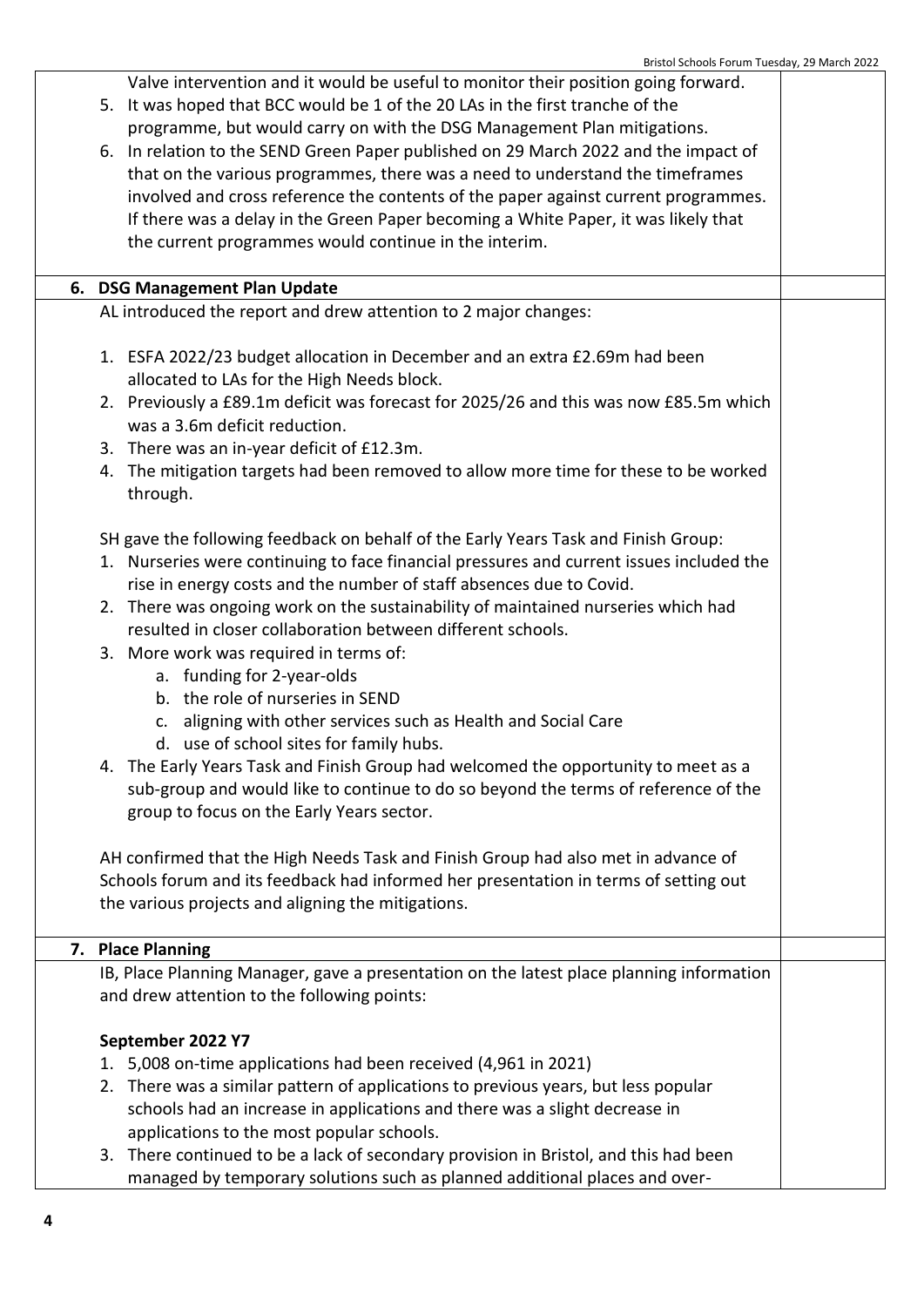allocation as well as capital investment to enable schools to continue to take over Published Admission Number (PAN).

- 4. 4,549 offers were made for Bristol schools, 77% first preference and 93% any preference, which was similar to the previous year.
- 5. The vast majority of those who were not offered a preference were offered another school in the same area.
- 6. No places were left empty, and places were over-allocated as some offered places would drop out.
- 7. There would also be some movement as a result of successful school appeals.
- 8. The lack of available places was a problem in terms of late applications; in-year movers; pressure on Fair Access and no places for emergency situations such as Afghanistan and Ukraine refugees.

# **Secondary beyond 2022**

- 1. There continued to be uncertainty on the opening of Temple Quarter Free School and the outcome of the planning inquiry was due in early May. It may be possible to open on a temporary site in 2023 but this was challenging, and further delays would mean 2024 at earliest.
- 2. South Free School was due to open in September 2023 on a temporary site.
- 3. Year 7 intake was due to peak in 2024/25, and then there would be a slow reduction.

# **Primary**

- 1. There continued to be a fall in demand for the foreseeable future.
- 2. There had been a closure of St Pius X and reorganisation of C of E Provision in city centre (closure of St George and St Michael's and opening Willow Park).
- 3. There was a gradual reduction of places by lowering the PAN in other schools.
- 4. There were fewer oversubscribed schools each year.
- 5. BCC was working with schools to manage numbers but could not refuse preference applications if under PAN.
- 6. Primary offers were due to be made on 19 April.

# **Specialist Provision**

- 1. As part of phase 1 projects, 142 specialist provision places had been made available between now and September 2023.
- 2. In terms of phase 2, 20 places had been identified.
- 3. A further 83 places had been made available through capital projects and 37 as a result of increased capacity.
- 4. The total number of places was 282.

IB undertook to circulate a copy of the slide presentation to members of Schools Forum. IB

AH thanked schools for working with BCC to increase specialist provision.

In response to questions raised by Forum Members, AH/IB confirmed:

- 1. As a city of sanctuary, it was important for Bristol to be able to offer school places for refugee families and BCC was working with schools to try and identify temporary solutions.
- 2. In terms of support for the school appeals process, if schools bought into the LA service, they would get support from officers in presenting their case and stressing to panels the pressure put on schools by admitting additional students. Panels